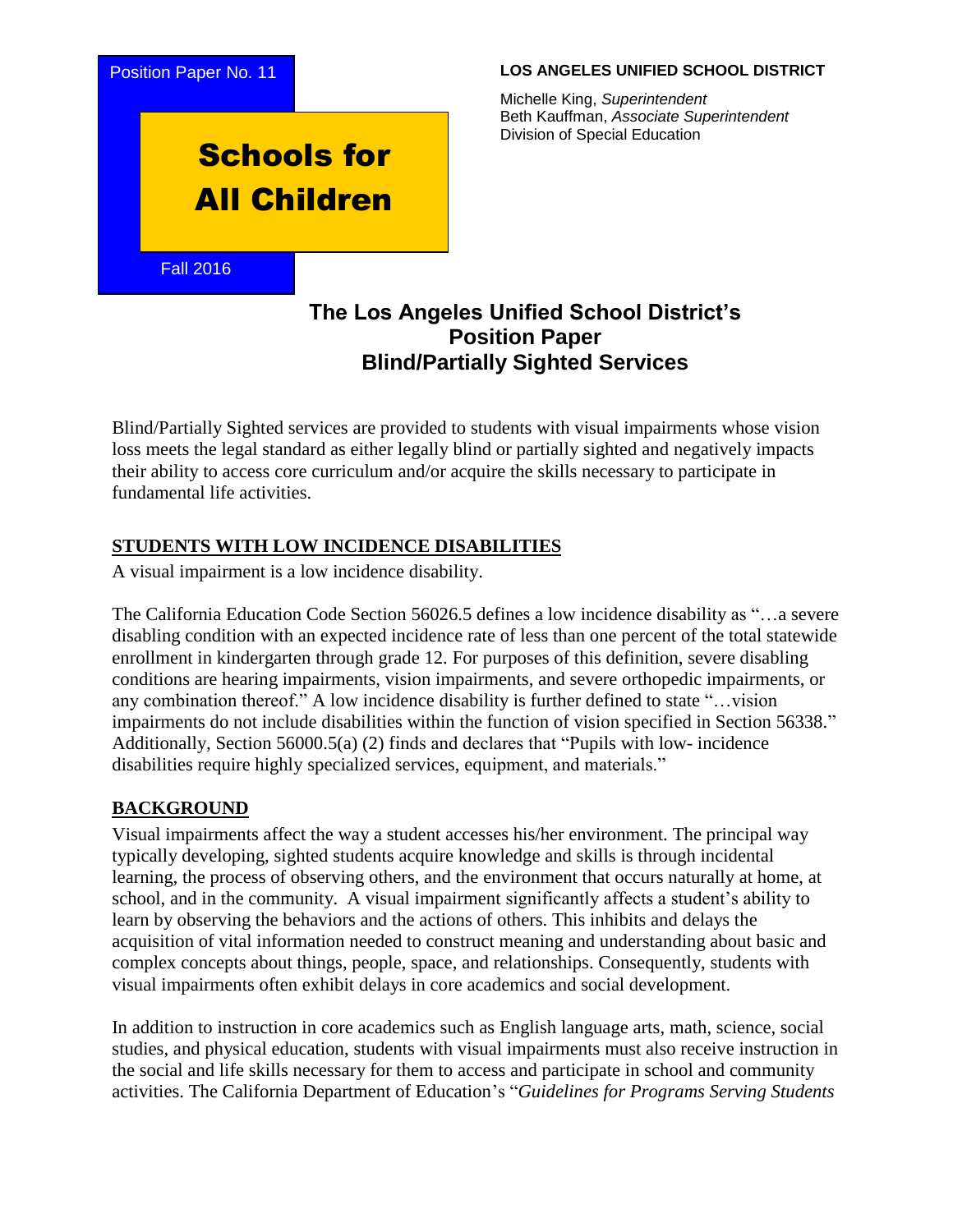*With Visual Impairments (2014 Revised Edition),*" dictates that these non-academic skills be taught using the Expanded Core Curriculum (ECC), a comprehensive array of specialized instruction and services maximizing the capacity of students with visual impairments to learn effectively and live independently. The ECC addresses instruction in nine integral and complementary skill areas: compensatory access (braille instruction, listening skills, and study & organization skills), sensory efficacy, assistive technology, orientation and mobility, independent living, social interaction, recreation and leisure, career education, and self-determination. Instruction in the ECC skills is taught in alignment with instruction in core curriculum as a part of the student's individualized educational program.

For students with visual impairments, information and instruction in core academic areas is provided as part of their participation in the general or special education program. Blind/Partially Sighted (BPS) services address the unique and differentiated needs visually impaired students may require to access core academic areas, to function independently, and to participate meaningfully in all educational and life activities. BPS services are provided by credentialed Teachers of the Visually Impaired (TVI) who align and integrate core academic content with direct ECC instruction.

BPS service delivery options include instruction from an itinerant TVI in the following settings: the general education classroom, the special education classroom, a specially-equipped low incidence learning center (LILC) or resource room. The TVI instructs students with visual impairments in the use of the specialized materials and equipment necessary to access the curriculum including, but not limited to, specialized books, materials, braille and accompanying devices, large type, audio recordings, tactual diagrams and technological aids.

To be eligible for BPS services, a student must have a medically diagnosed visual impairment that meets the legal standard for either legally blind or partially sighted. In addition, their vision loss must adversely affect their academic performance [CCR, Title V, § 3030 (d)]. For educational purposes, the term *visually impaired* includes: (a) students who are functionally blind and rely primarily on senses other than vision as their major channel for learning; and (b) students with some remaining or low vision who use vision as a major learning channel. A visual impairment does not include visual perceptual or visual motor dysfunction resulting solely from a learning disability.

### **PURPOSE**

The purpose of this position paper is to identify guidelines for BPS services available to students with visual impairments within the Los Angeles Unified School District (LAUSD). The continuum of service delivery options for BPS service support aligns with the District's threetiered model of prevention and intervention and will be described in the following order:

- Section I: Pre-referral Response to Instruction and Intervention  $(RtI^2)$
- Section II: Referral and Functional Vision Assessment
- Section III: BSP Intervention Strategies within Special Education
- Section IV: BSP Service Completion Guidelines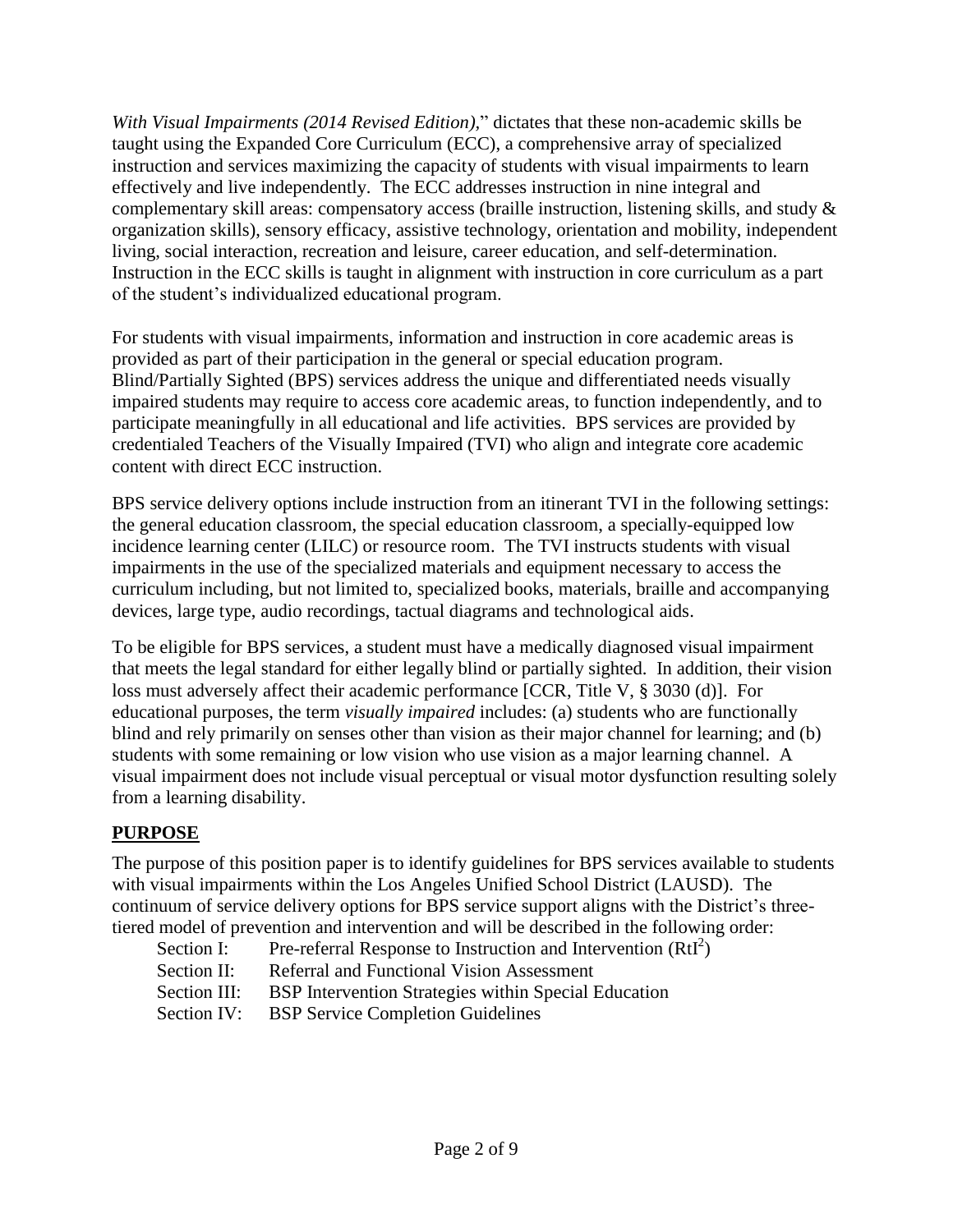## **POSITION**

The District believes that in an effort to ensure a successful school experience for all children:

- 1. Students will be able to access their educational environment;
- 2. Students will take an active role in their educational program;
- 3. Students with visual impairments will learn the necessary skills that will enable them to perform fundamental learning processes and interactions, access information, form ideas, communicate effectively, and become literate;
- 4. Students with disabilities will develop functional/academic skills, and participate in meaningful daily school activities;
- 5. Students eligible for BPS services will be provided with purposeful, targeted interventions designed to help mitigate obstacles that may impede learning or active participation in school or society;
- 6. Students receiving BPS services have the opportunity to participate in integrated, educational environments with non-disabled, same aged peers.

### **SECTION I**

## **PRE-REFERRAL AND RESPONSE TO INSTRUCTION AND INTERVENTION (RTI<sup>2</sup> )**

Response to Instruction and Intervention  $(RtI^2)$  is a systemic multi-tiered framework that guides the development of a well-integrated and seamless system of instruction (e.g. literacy, numeracy, language development, and positive behavior support across content areas) and intervention that is matched to student need and directed by student outcome data from multiple measures. (BUL-4827.1: Multi-Tiered Framework for Instruction, Intervention, and Support)

The RtI<sup>2</sup> framework establishes a process for providing increasing levels of instructional time and intensity whereby the needs of all learners are identified, supported early and effectively, and high performing students have access to acceleration in learning. The  $RtI<sup>2</sup>$  framework is based on the provision of good, quality, first instruction and the use of data to identify students for appropriate acceleration and interventions.  $RtI<sup>2</sup>$  implementation is everyone's responsibility and advances academic achievement through frequent progress monitoring, ongoing data collection and analysis, as well as the provision of immediate, evidence-based intervention for students who need it.

There are five essential components of  $RtI<sup>2</sup>$ :

- 1. Multi-tiered framework to instruction and intervention
- 2. Problem-solving process
- 3. Data-based decision making
- 4. Academic engagement time
- 5. Professional development

At each tier of service in a multi-tiered approach to instruction and intervention, teachers provide instruction that is differentiated, culturally responsive, data based, and aligned to the Common Core Standards. All students should have universal access to high-quality instruction. Universal access refers to the right of all students to equal opportunity and access to high quality, grade level instruction, and behavioral support. The TVI is an important part of the  $RtI<sup>2</sup>$  process in the general education setting. By participating in this intervention approach, the TVI contributes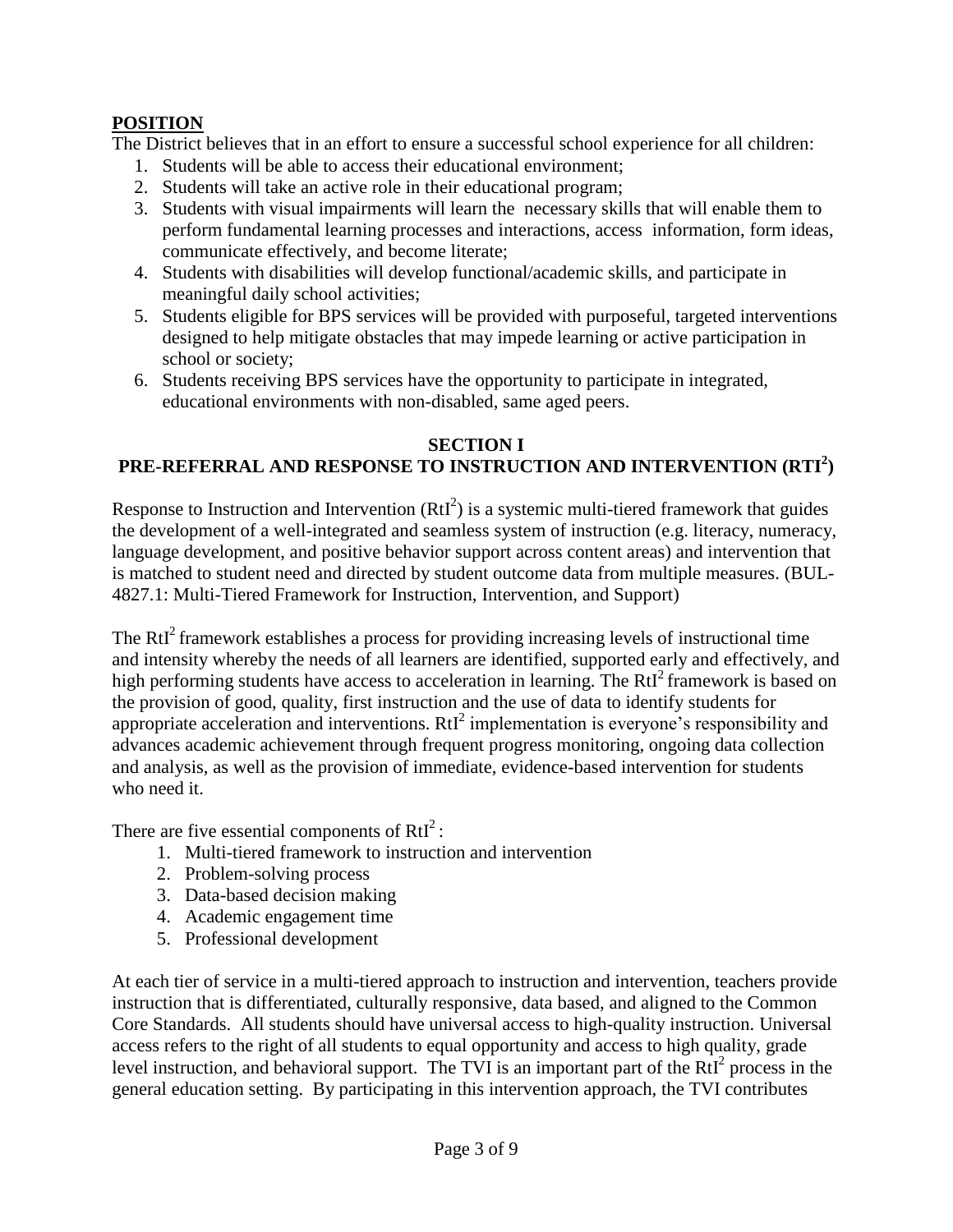expertise to the problem solving process and provides strategies for any student who may evidence challenges with their vision and vision function. The problem solving process requires a step-by-step focus to define the problem, analyze the problem, implement intervention strategies, and evaluate the response to the instruction and intervention.



### **A Problem Solving Cycle in General Education**

#### **Identification**

TVIs may be called upon to assist in determining how well a student uses vision to access and participate in his/her instructional setting.

#### **Problem Analysis**

TVIs may be called upon to evaluate how and when a vision loss or limitation might interfere with, limit, or prevent learning or academic performance.

#### **Intervention Design**

TVIs may be called upon to assist the educational team with strategies, accommodations, adaptations, or the determination of appropriate learning media for a student with suspected vision loss or deficit.

#### **Response to Instruction and Intervention**

TVIs may be called upon to assist the educational team with progress monitoring, ongoing data collection, and evaluation to determine the success or failure of a vision related intervention. Results are utilized throughout the school year to determine the nature of the service, and the level of intensity and/or support necessary for individual students with vision loss or deficits.

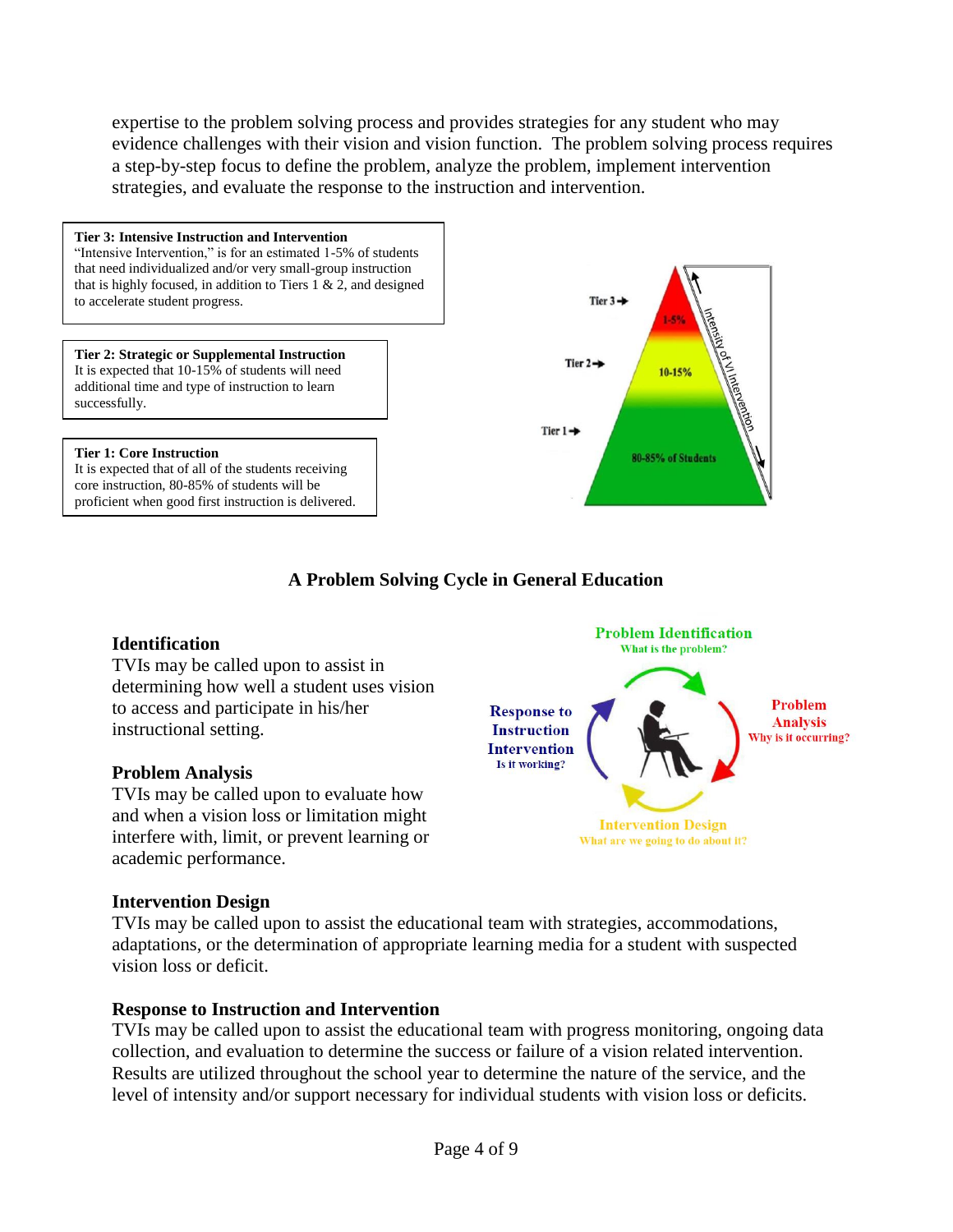## **Intervention Strategies**

### **Tier 1: Core Instruction**

Within the Tier 1 level of universal access to core curriculum and instruction for all students, the TVI acts as a consultant to educational teams regarding issues related to vision. Consultation may be formal or informal and focuses on increasing the general knowledge base of administrators, teachers, school staff, and parents regarding the needs of students with vision loss or limitations. The consultations may include:

- Distribution of literature, provision of resources, in-services for staff and parents regarding the detection of eye and vision problems
- Suggestions for efficient arrangement and staging of visual information in the classroom
- Suggestions for student seating and positioning to maximize access to visual information

### **Tier 2: Strategic or Supplemental Instruction and Intervention**

Within the Tier 2 level of intervention serving students who are not making adequate progress, the TVI is qualified to screen a student for possible functional vision problems. A TVI screening includes an observation of the student conducted in a natural environment to elicit a representative sample of his/her functional vision use. Screening observations do not involve any activity that removes the student from his/her regular school program or singles-out him/her from peers.

The TVI acts as a member of the educational team and may engage in one or more of the following activities:

- Observation of the student in the classroom and/or other school environments
- Consultation with parents, teachers, and other school staff regarding concerns about the student's vision-related behaviors
- Review data and provide feedback regarding classroom strategies and/or adaptations implemented based on Tier 1 universal access guidelines

The TVI's observation and evaluation of the student's vision use may result in the following outcomes:

- Provision of information to the teacher, school staff, or parent to support the determination that the student's use of their functional vision is adequate to access their educational instruction and environment
- Provision of recommendations for targeted interventions or program adaptations to be implemented and documented by the classroom teacher and/or parents
- Recommendation to schedule a Student Support and Progress Team (SSPT) meeting to address student's vision needs, review the program adaptations and their effect on the student's progress, and next steps**.**

For the benefit of the student's health and to prevent any further delays, it may be recommended that the student be referred for a vision test.

#### **Tier 3: Intensive Instruction and Intervention**

If the student's visual loss or deficit does not meet the legal standard as either legally blind or partially sighted, the Tier 3 support of the TVI can be follow-up consultation and monitoring to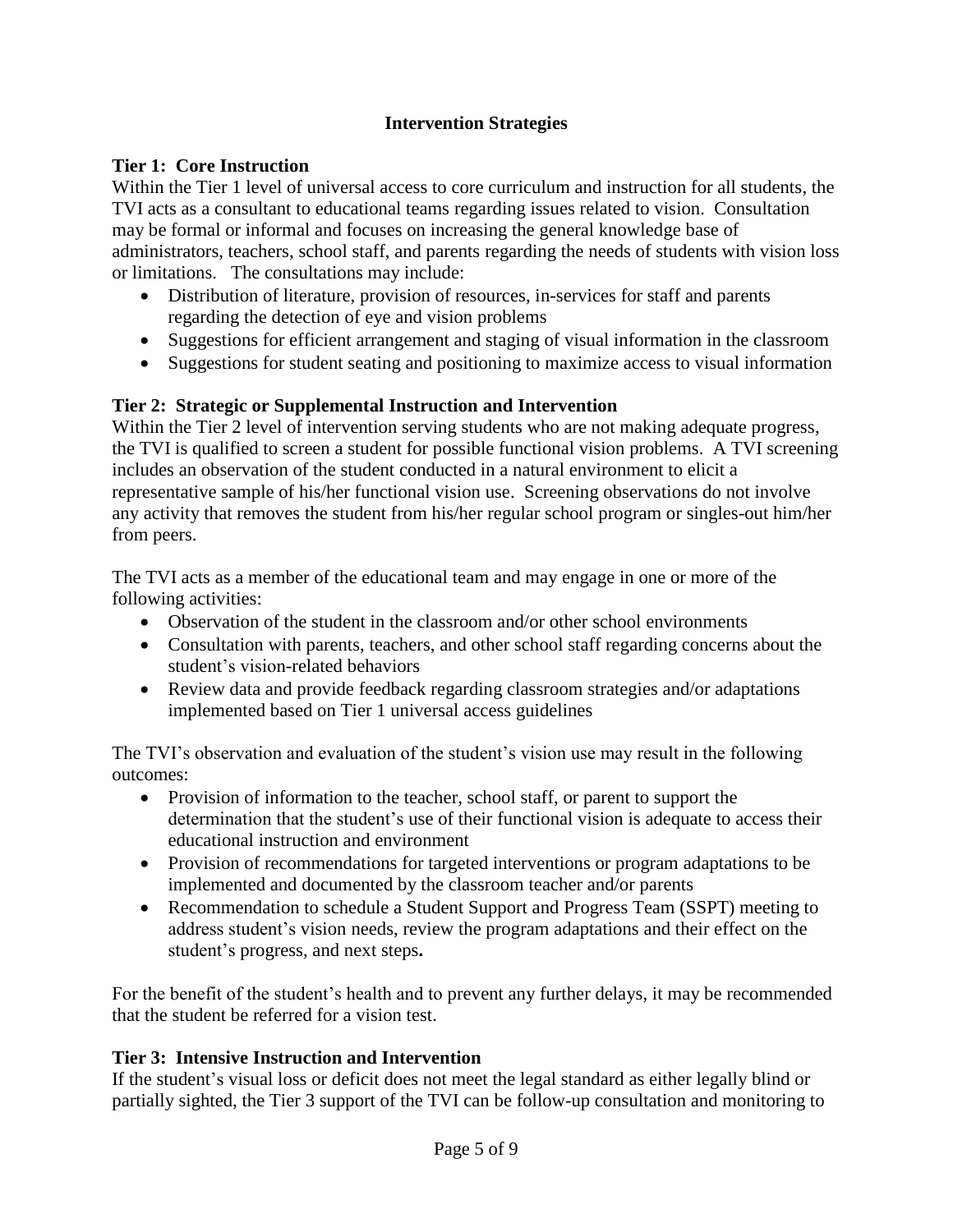the educational staff and parents to support the SSPT targeted vision needs. The focus of the intensive support is on specific functional vision skills required for the student to access the educational program.

It is the responsibility of the classroom teacher to implement and document progress for the recommended targeted interventions. It is the role of the TVI to consult with the classroom teacher and parent on a regular basis to monitor the recommended supports and/or adaptations as well as to make adjustments to those vision-related recommendations as needed.

At the Tier 3 level of instruction and intervention, a 504 plan may be considered to ensure the student has the appropriate, vision-related recommendations and/or adaptations necessary to continue accessing and making progress in his curriculum.

If a student continues to struggle with the use of their functional vision despite the consistent, documented implementation and use of targeted interventions and adaptations, a referral for a special education evaluation in all areas of suspected disability, including a Functional Vision Assessment (FVA), should be made. Within the Tier 3 level of services, the TVI may utilize the results of any screening observations as factors in determining if an FVA is appropriate to evaluate the student's vision-related needs.

### **SECTION II Referral and Functional Vision Assessment**

*The mission of the Division of Special Education is to provide leadership, guidance, and support to the school community in order to maximize learning for all students within an inclusive environment so that each student will contribute to and benefit from our diverse society.*

The purpose of an initial special education eligibility evaluation is to determine whether a child has a disability and the nature and extent of the special education and related services that the child needs (34 CFR §300.15). An assessment to determine eligibility for BPS services for a student with a suspected vision loss or deficit that may be adversely impacting his/her ability to learn and/or access the curriculum should include an eye medical report to determine the extent and nature of the student's vision loss and/or deficit.

As part of the referral process, the parent or school should provide the VI program nurse with a current (within one year) medical report from an optometrist or ophthalmologist indicating that the student has a diagnosis of loss of visual acuity or visual field, which meets the legal standard as either legally blind or partially sighted. Those standards are:

- 1. Legal blindness: Visual acuity of 20/200 or worse in the better eye, with the best correction, or a visual field of 20 degrees or less in both eyes.
- 2. Partially Sighted (or Low Vision): Visual acuity of 20/70 20/200 in the best eye with the use of correction (CFR 20 404.1581).

The eye medical report information establishes a vision diagnosis that the school site team can use as part of a Functional Vision Assessment (FVA). The FVA is performed by a qualified TVI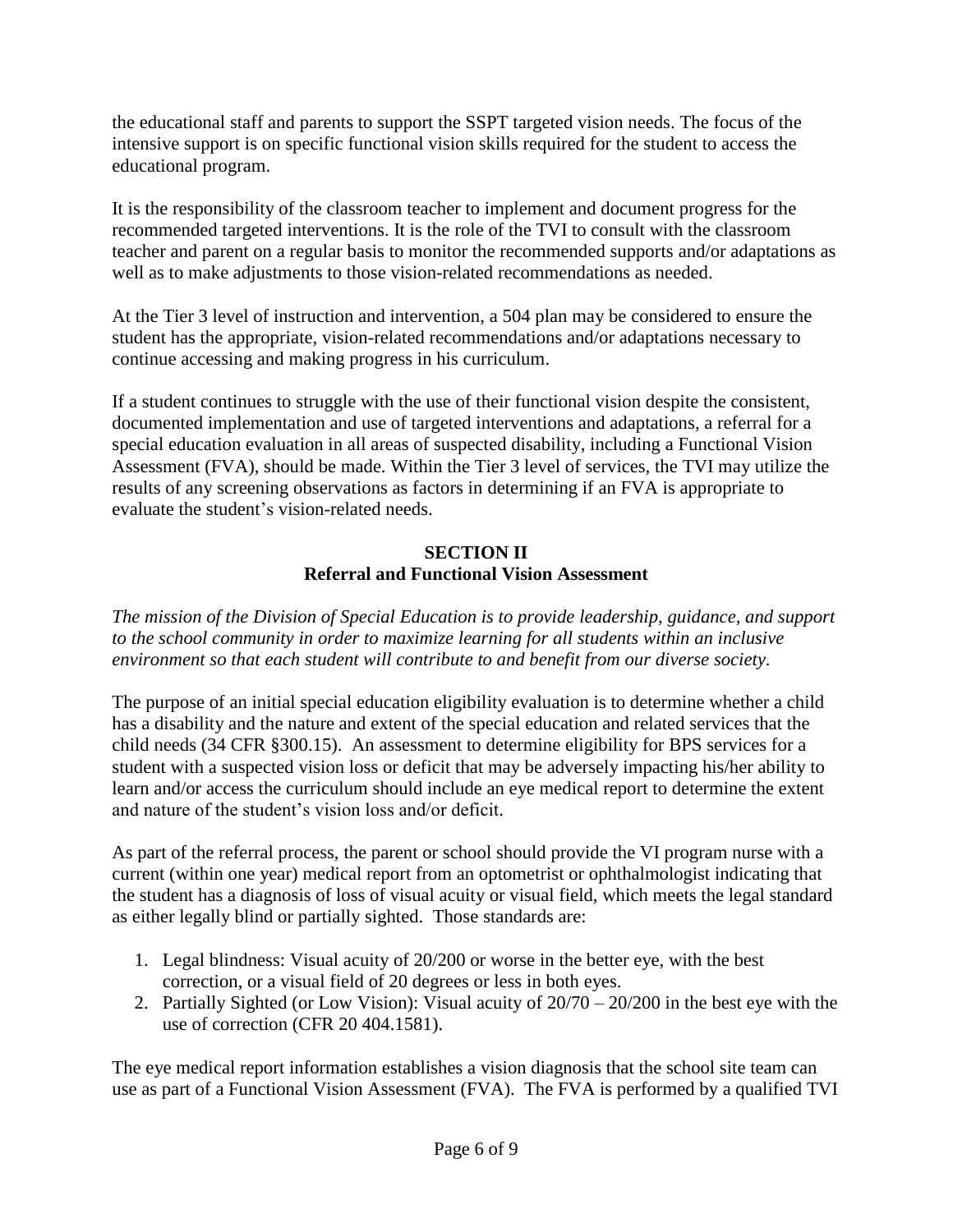in the student's current educational setting (EC, Sec. 56320). As part of the FVA, the assessor may also elicit functional vision information from the student's classroom teacher, parent, or school nurse, as appropriate. The purpose of the FVA is to:

- 1. Determine how and how well a student uses vision to access and participate in his/her present instructional setting, including apparent vision-related capabilities and limitations;
- 2. Evaluate how or when the visual impairment might adversely affect the student educationally;
- 3. Provide one criterion for the determination of the student's appropriate reading medium (the reading modality, visual or tactile, that most efficiently and consistently provides the student direct access to print) based on the results of a Reading Medium Assessment (RMA). The RMA determines the reading medium or media which "…is most efficient in terms of comprehension, speed and stamina commensurate with the pupil's ability to read at grade level." (EC Sec 56352). It may also include an assessment of Braille readiness for students who are determined to be functionally blind;
- 4. Provide information to assist in the determination of necessary and appropriate learning media (the reading format, including aural media, visual, tactile options);
- 5. Identify and indicate vision-related needs;
- 6. Provide information to the educational team about the nature and extent of the need for specialized services related to the visual impairment.

If the FVA identifies significant vision-related needs in accessing and progressing in the curriculum, Blind /Partially Sighted (BPS) services may be recommended as a related service. The Individualized Education Program (IEP) team will consider those areas that require the specialized skills of the TVI to assist the student in the acquisition and maintenance of those skills, including the intensity of the recommended BPS services. BSP services may include instruction in vision-specific technology, adapted literacy strategies, sensory efficiency, and direct instruction in Expanded Core Curriculum areas of identified need. The IEP team will also determine the Least Restrictive Environment (LRE) in which the student's supports, services, adaptations, accommodations and/or modifications can be implemented to provide educational benefit.

A student who has a visual diagnosis indicating a loss of visual acuity or visual field may be determined not eligible for BPS services from a TVI. In these instances the student's visual needs can be met through a combination of the student's instructional program in the classroom and reasonable classroom accommodations and/or adaptations.

### **SECTION III BPS INTERVENTION STRATEGIES WITHIN SPECIAL EDUCATION**

The District supports a variety of strategies for the delivery of Blind/Partially Sighted (BPS) services. Services may fall into any of these three categories and, like a pendulum, service delivery may swing between more intense and less intense depending on the level of support required to meet the student's core academic program needs: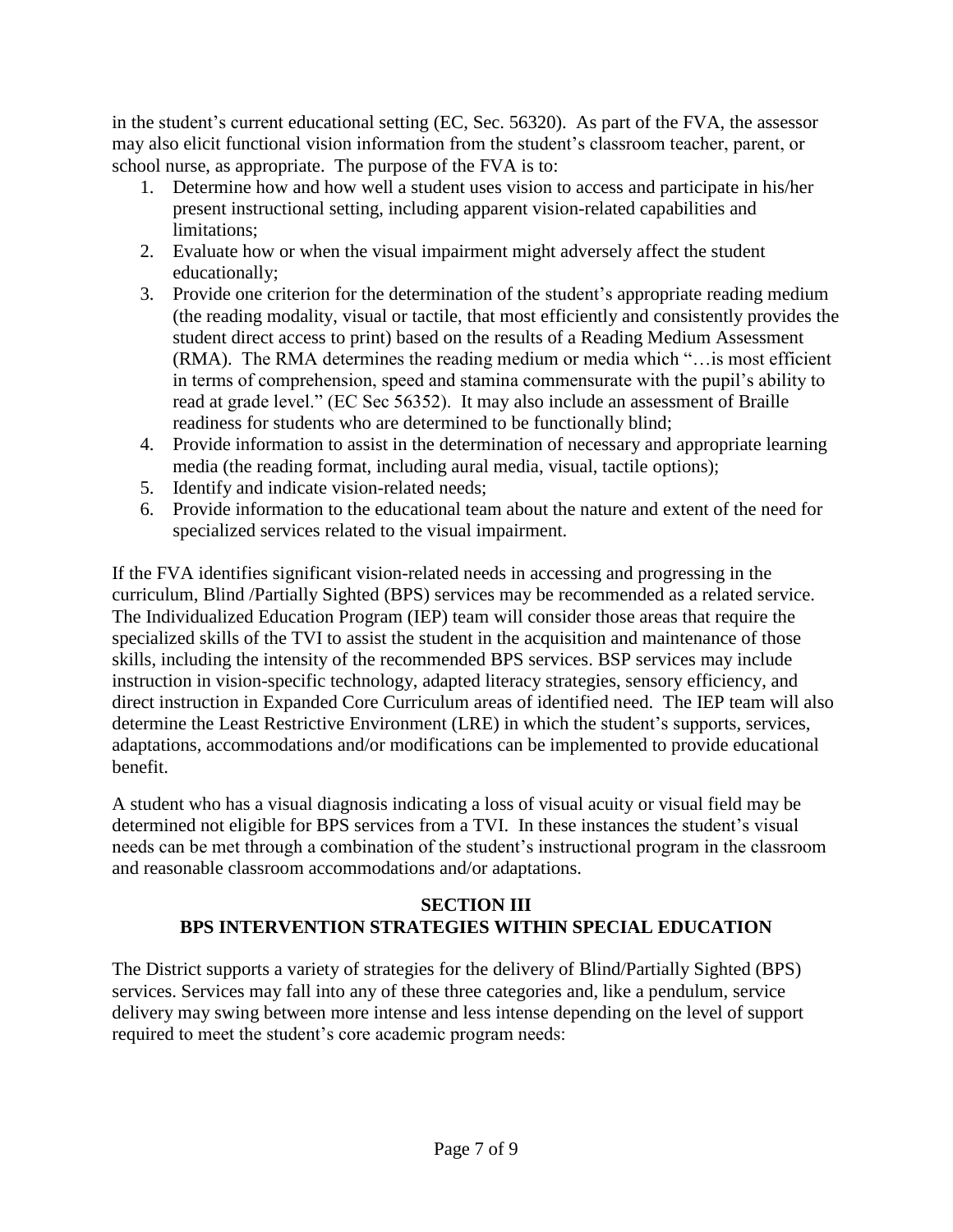

 **Consultation** is a service provided indirectly to the student consisting of regular review of student progress, student observation, accommodations and adaptations to core material, developing and modeling of instructional practices through communication between the general education teacher, the special education teacher, parent and/or related service provider.

• **Collaboration** is a service by which general education teachers, special education teachers and/or related service providers work together in the classroom and school community to teach and support students with vision loss and/or deficits to meet their goals and objectives and to access the curriculum and **Collaboration**<br> **Exercise**<br> **Exercise**<br> **Exercise**<br> **Exercise**<br> **Exercise**<br> **Exercise**<br> **Exercise**<br> **Exercise**<br> **Exercise**<br> **Exercise**<br> **Exercise**<br> **Exercise**<br> **Exercise**<br> **Exercise**<br> **Exercise**<br> **Exercise**<br> **Exercise**<br>

- **Direct (Collaboration)** is a service by which general education teachers, special education teachers, and/or related service providers work together to teach and support students with and without disabilities in the classroom. All are responsible for direct instruction, planning and delivery of instruction, student achievement, progress monitoring and discipline to support student goals and objectives, and to access the curriculum and participate in all educational activities.
- **Direct (Single Special Education Provider)** is instruction or service by a single special education provider designed to teach, support, strengthen, and bridge student skills. It is an opportunity to provide specific skill instruction, re-teach, pre-teach, and scaffold instruction to support student goals and objectives and to access the curriculum and participate in all educational activities.

All providers are expected to report progress of the students with disabilities on their caseload toward meeting their IEP goals and objectives. Providers should coordinate with the school site to ensure they are following the school site procedures for reporting.

#### **SECTION IV BLIND/PARTIALLY SIGHTED SERVICE COMPLETION GUIDELINES**

Best practices require that expected outcomes and service completion criteria are discussed with the IEP team upon the initiation of BPS services and upon change in services. There are several factors the IEP teams should consider when making decisions regarding BPS service completion:

- 1. The student's vision-related needs addressed by BPS services no longer negatively affect his/her educational performance in the regular or special education program.
- 2. The student no longer requires BPS service in order to benefit from his/her special education program.
- 3. BPS service is medically advised against because of a change in the student's medical or physical status.
- 4. The student/parent refuses BPS service.
- 5. The student graduates from high school.
- 6. The student reaches the age of 22 years.